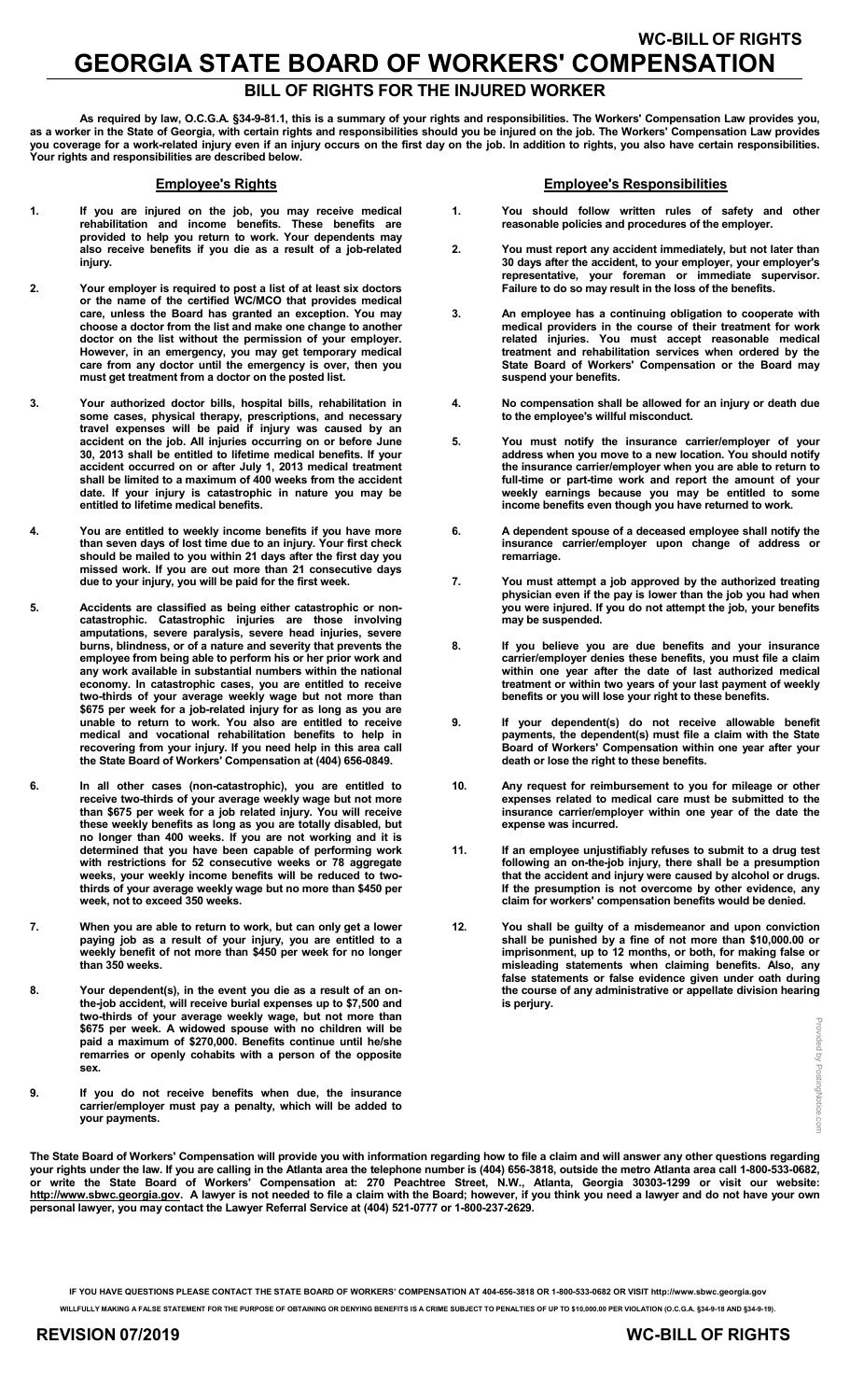### WC-BILL OF RIGHTS JUNTA ESTATAL DE COMPENSACIÓN DE TRABAJADORES DE GEORGIA DECLARACIÓN DE DERECHOS PARA EL TRABAJADOR LESIONADO

Según lo requiere la Ley O.C.G.A. §34-9-81.1, esto es un recuento de sus derechos y responsabilidades. La Ley de Compensación de Trabajadores le provee a usted, como trabajador en el Estado de Georgia, ciertos derechos y responsabilidades si usted se lesiona en el trabajo. La Ley de Compensación de Trabajador lo provee a usted con cobertura de lesiones relacionadas con el trabajo aunque su lesión sea en el primer día de trabajo. Además de sus derechos, usted también tiene ciertas responsabilidades. Sus derechos y responsabilidades están descritos abajo.

#### Derechos de los Empleados

- 1. Si usted se lesiona en el trabajo, usted puede recibir rehabilitación médica y beneficios de ingresos. Estos beneficios son proveídos para ayudarlo a regresar al trabajo. También sus dependientes pueden recibir beneficios si usted muere como resultado de lesiones recibidas en el trabajo.
- 2. Se le requiere a su empleador que anuncie una lista de seis doctores o por lo menos el nombre de un WC/ MCO certificado que provee cuidados médicos, al menos que la Junta halla otorgado una excepción. Usted puede escoger un doctor de la lista sin el permiso de su empleador. Sin embargo, en una emergencia, usted puede recibir asistencia medica temporaria de cualquier otro medico hasta que la emergencia termine después usted debe recibir tratamiento de los médicos que se anuncian en la lista.
- 3. Sus cuentas médicas autorizadas, cuentas de hospital, rehabilitación en algunos casos, terapia física, recetas y gastos de transporte serán pagados si la lesión fue ocasionada por un accidente en el trabajo. Todas las lesiones que ocurren en o antes 30 de junio de 2013 se tendrá derecho a beneficios médicos de por vida. Si el accidente ocurrió en o 1 de julio del 2013 el tratamiento médico será limitado a un máximo de 400 semanas a partir de la fecha del accidente. Si su lesión es catastrófica en la naturaleza que puede tener derecho a beneficios médicos de por vida.
- 4. Usted tiene derecho a recibir beneficios de ingresos semanales si usted ha perdido tiempo por más de siete días debido a una lesión. Su primer cheque debe ser enviado a usted dentro de 21 días, después del primer día que falto al trabajo. Si esta fuera más de 21 días consecutivos debido a su lesión, se le pagara la primera semana.
- 5. Los accidentes son clasificados ya sea catastróficos o no catastróficos. Lesiones catastróficas son las que envuelven amputación, parálisis severas, lesiones severas de la cabeza, quemaduras severas, ceguera que prevenga al empleado a que pueda realizar el o ella su trabajo anterior o cualquier otro trabajo disponible en numero considerable dentro de la economía nacional. En casos catastróficos usted tiene derecho a recibir un promedio de dos terceras partes de su ingreso semanal pero no más de \$675 por semana por una lesión relacionada con el trabajo durante todo el tiempo que usted no pueda regresar a su trabajo. Usted también tiene derecho a recibir beneficios médicos y de rehabilitación. Si usted necesita ayuda en esta área llame a la Junta Estatal de Compensación de Trabajadores al (404) 656-0849.
- 6. En todos los otros casos (no catastróficos) usted tiene el derecho a recibir dos terceras partes de su sueldo promedio semanal pero no más de \$675 por semana de una lesión relacionada de trabajo, usted recibirá estos beneficios mientras usted este incapacitado. Pero no más de 400 semanas si no esta trabajando y se determina que usted esta capacitado a desempeñar con restricción por 52 semanas consecutivas o 78 semanas agregadas sus ingresos semanales serán reducidos a dos terceras partes de su sueldo promedio pero no más de \$450 por semana, que no excedan 350 semanas.
- 7. Cuando usted pueda regresar a trabajar pero solo pueda conseguir empleo de salario bajo como resultado de su lesión usted tiene derecho a un beneficio semanal de no más de \$450 por semana pero no más de 350 semanas.
- 8. En caso de que usted muera como resultado de un accidente en el trabajo, su dependiente (s) recibirán para gastos de entierro \$7,500 y dos terceras partes de su sueldo promedio semanal, pero no más de \$675 por semana. Una esposa viuda sin niños se le pagara un máximo de \$270,000 en beneficios continuos hasta que EL/ELLA se vuelva a casar o abiertamente cohabite con una persona del sexo opuesto.
- 9. Si usted no recibe beneficios cuando sea debido, la compañía de seguro/empleador debe de pagar penalidades, que se agregaran a sus pagos.

#### Responsabilidades de los Empleados

- 1. Usted debe de seguir las reglas escritas de seguridad y otras pólizas razonables y procedimientos del empleador.
- 2. Usted debe reportar cualquier accidente inmediatamente, pero no más tarde de 30 días después del accidente, a su empleador, los representantes del empleador, su capataz o supervisor inmediato. Fallar en hacerlo puede resultar en la perdida de sus beneficios.
- 3. Un empleado tiene la continua obligación de cooperar con proveedores médicos en el curso de su tratamiento relacionado con lesiones de trabajo. Usted debe aceptar tratamientos médicos razonables y servicios de rehabilitación cuando sean ordenados por la Junta Estatal de Compensación de Trabajadores o la Junta puede suspender sus beneficios.
- 4. No se permitirá compensación por una lesión o muerte debido a una conducta mal intencionada de los empleados.
- 5. Debe de notificar a la compañía de seguro/empleador de su dirección cuando se mude a un nuevo lugar. Usted debe notificar a la compañía de seguros/empleador cuando usted halla regresado a trabajar de tiempo completo o medio tiempo y reportar la cantidad de su salario semanal porque usted puede tener derecho a algún beneficio de ingreso aun así halla regresado al trabajo.
- 6. Una esposa dependiente de un empleado difunto debe notificar a la compañía de seguro/ empleador de cambios de dirección o nuevo matrimonio.
- 7. Usted debe intentar un trabajo aprobado por su medico autorizado aunque el pago sea mas bajo que en el trabajo que usted tenia cuando se lesionó, si usted no intenta el trabajo sus beneficios pueden ser suspendidos.
- 8. Si usted cree que debe recibir beneficios y su compañía de seguros/empleador niega estos beneficios. Usted debe de hacer un reclamo dentro de un año después del ultimo tratamiento medico o dentro de dos años de su último pago de beneficios semanales o usted perderá sus derechos a estos beneficios.
- 9. Si su (s) dependiente (s) no reciben beneficio de pagos permitidos. El dependiente debe hacer un reclamo con la Junta Estatal de Compensación de Trabajadores dentro de un año después de su muerte o perderán los derechos a estos beneficios.
- 10. Algún pedido de reembolso a usted por millas o otros gastos relacionados con tratamiento medico debe ser sometidos a la compañía de seguros/empleador dentro de un año del día que los gastos fueron incurridos.
- 11. Si un empleado injustificadamente rehúsa a someterse a una prueba de droga después de una lesión en el trabajo habrá una presunción de que el accidente y lesión fueran causados por droga o alcohol. Si la presunción no se sobrepone por otras evidencias, algún reclamo hecho para beneficios de compensación de Trabajador serán negados.
- 12. Usted será culpable de un delito menor y una vez convicto debe ser castigado con una multa de no más de \$10,000.00 o encarcelamiento de hasta 12 meses o las dos, por hacer declaraciones falsas o engañosos testimonios reclame beneficios. También cualquier declaración falsa o evidencia falsa dadas bajo juramento durante el curso de alguna audiencia de división de apelación o administración es perjurio.

La Junta de Compensación de Trabajadores le proporcionará la información relativa a la manera de presentar una reclamación y responderá a cualquier preguntas adicionales sobre sus derechos en virtud de la ley. Si usted llama en la zona de Atlanta, el teléfono es el (404) 656-3818 y fuera de la zona metropolitana de Atlanta, llame al 1-800-533-0682, o escriba a la Junta Estatal de Compensación de Trabajadores a 270 Peachtree Street, NW, Atlanta, Georgia 30303-1299 o visita sitio web: http://www.sbwc.georgia.gov. No es necesario tener un abogado para presentar una reclamación a la Junta; sin embargo, si usted cree que necesita los servicios de un abogado y no tiene uno propio, usted puede ponerse en contacto con el Servicio de Referencia de Abogados (Lawyers Referral Service) al teléfono (404) 521-0777 o al 1-800-237-2629.

SI USTED TIENE PREGUNTAS LLAME AL (404) 656-3818 O 1-800-533-0682 O VISITA SITIO WEB: http://www.sbwc.georgia.gov<br>CUALQUIER DECLARACIÓN FALSA Y DELIBERADA PARA OBTENER O NEGAR BENEFICIOS ES UNA OFENSA CRIMINAL Y ES SUJETO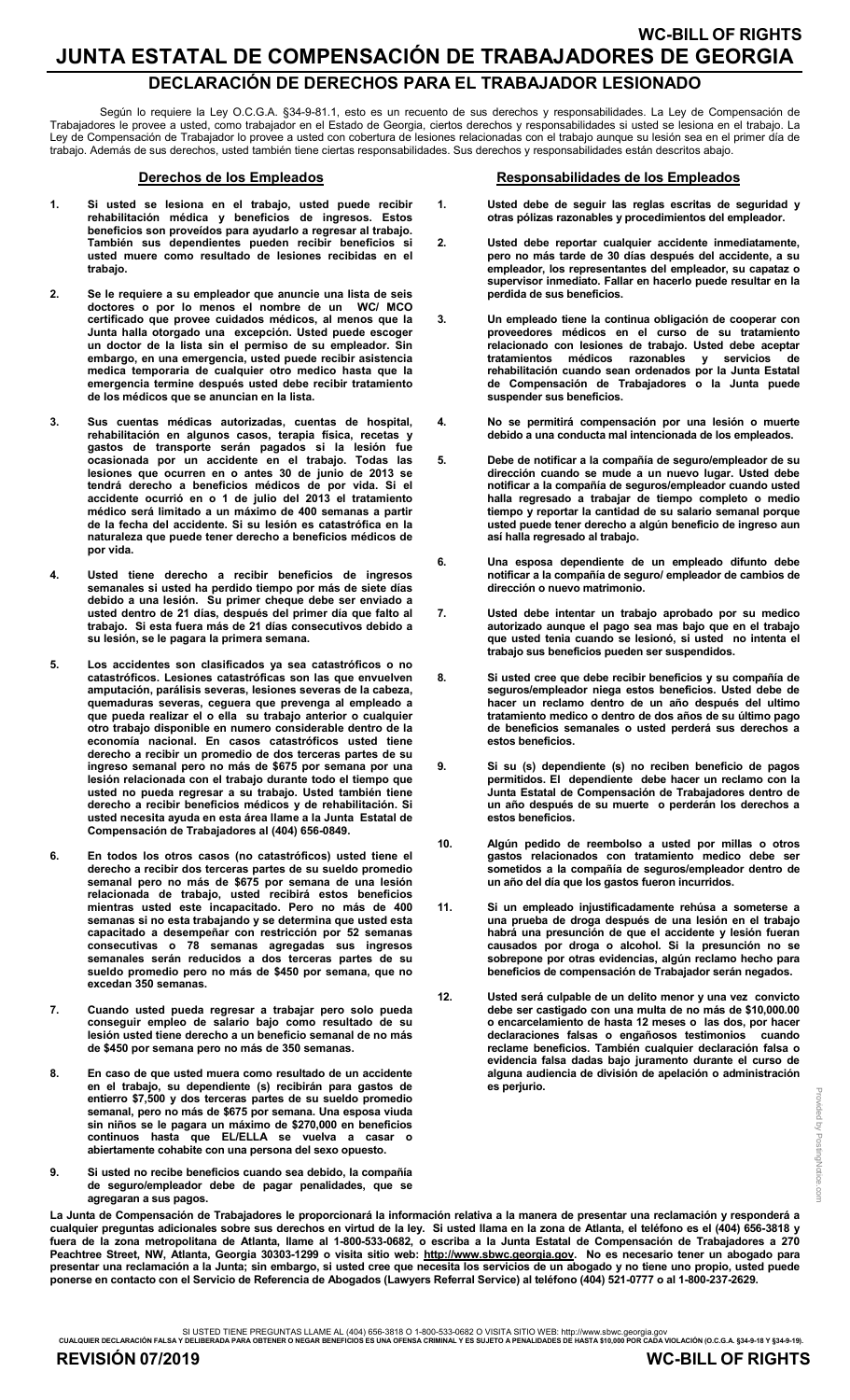# **PANEL OF PHYSICIANS OFFICIAL NOTICE**

This business operates under the Georgia Workers' Compensation Law.

## **WORKERS MUST REPORT ALL ACCIDENTS IMMEDIATELY TO THE EMPLOYER BY ADVISING THE EMPLOYER PERSONALLY, AN AGENT, REPRESENTATIVE, BOSS, SUPERVISOR, OR FOREMAN.**

If a worker is injured at work, the employer shall pay medical and rehabilitation expenses within the limits of the law. In some cases the employer will also pay a part of the worker's lost wages.

Work injuries and occupational diseases should be reported in writing whenever possible. The worker may lose the right to receive compensation if an accident is not reported within 30 days (see O.C.G.A. § 34-9-80).

The employer will supply free of charge, upon request, a form for reporting accidents and will also furnish, free of charge, information about workers' compensation. The employer will also furnish to the employee, upon request, copies of board forms on file with the employer pertaining to an employee's claim.

A worker injured on the job must select a doctor from the list below. The minimum panel shall consist of at least six physicians, including an orthopedic surgeon with no more than two physicians from industrial clinics (see O.C.G.A. § 34-9-201). Further, this panel shall include one minority physician, whenever feasible (see Rule 201 for definition of minority physician). The Board may grant exceptions to the required size of the panel where it is demonstrated that more than four physicians are not reasonably accessible. One change to another doctor from the list may be made without permission. Further changes require the permission of the employer or the State Board of Workers' Compensation.

### **State Board of Workers' Compensation**

270 Peachtree Street, N.W. Atlanta, Georgia 30303-1299 404-656-3818 or 1-800-533-0682 **https://sbwc.georgia.gov**

name/address/phone name/address/phone name/address/phone

name/address/phone name/address/phone name/address/phone

(Additional doctors may be added on a separate sheet) The insurance company providing coverage for this business under the Workers' Compensation Law is:

|                                                                                                                                                   | <b>Sunz Insurance Company</b><br>Name                                                                                                                                                      |              |  |  |
|---------------------------------------------------------------------------------------------------------------------------------------------------|--------------------------------------------------------------------------------------------------------------------------------------------------------------------------------------------|--------------|--|--|
| <b>P.O. Box 1061</b>                                                                                                                              |                                                                                                                                                                                            |              |  |  |
| Bradenton, FL 34206                                                                                                                               |                                                                                                                                                                                            | 877-306-2398 |  |  |
| address                                                                                                                                           |                                                                                                                                                                                            | phone        |  |  |
| IF YOU HAVE QUESTIONS PLEASE CONTACT THE STATE BOARD OF WORKERS' COMPENSATION AT 404-656-3818 OR 1-800-533-0682 OR VISIT https://sbwc.georgia.gov |                                                                                                                                                                                            |              |  |  |
|                                                                                                                                                   | Willfully making a false statement for the purpose of obtaining or denying benefits is a crime subject to penalties of up to \$10,000.00 per violation (O.C.G.A. § 34-9-18 and § 34-9-19). |              |  |  |

WC-P1 (7/2021)